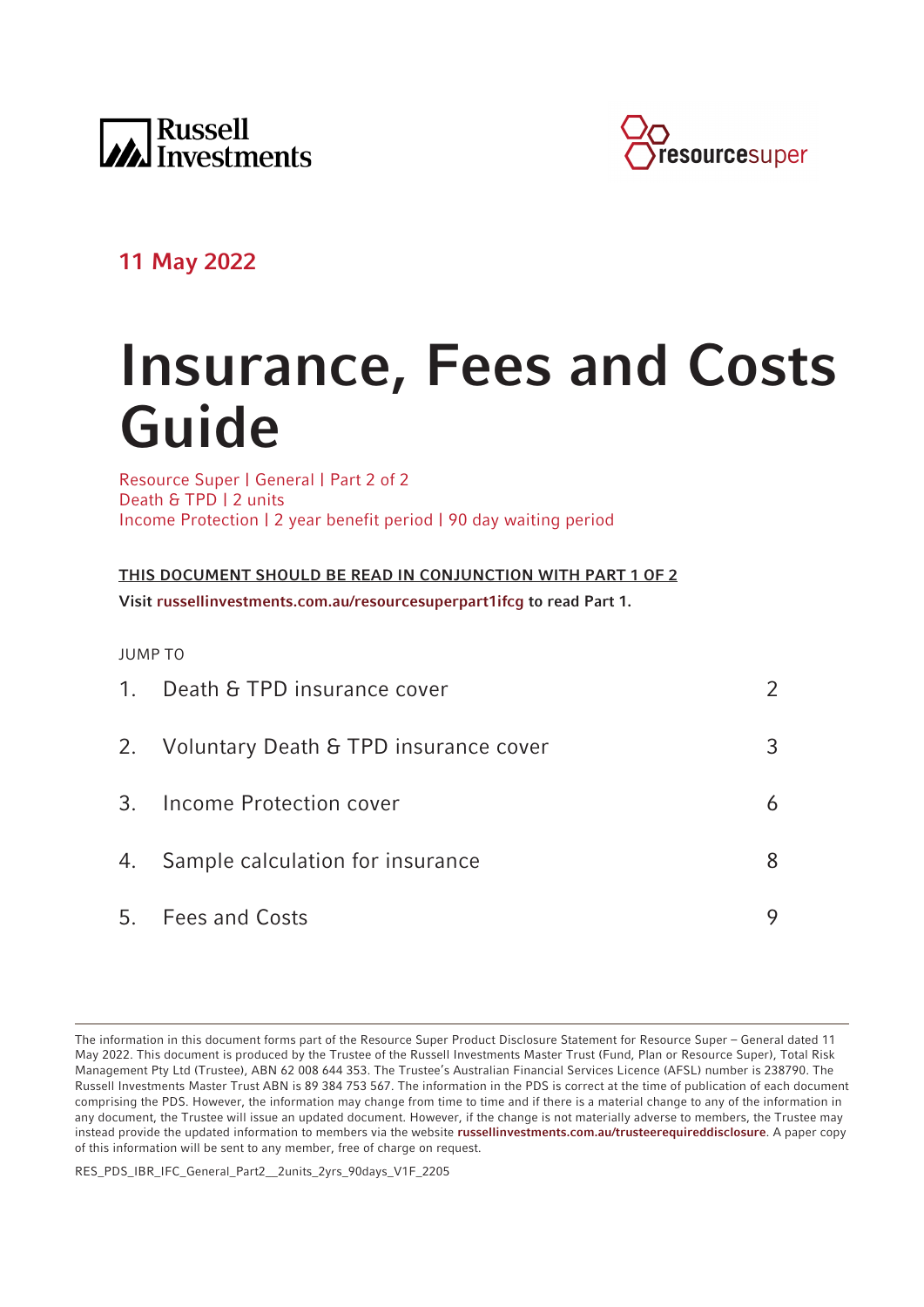# <span id="page-1-0"></span>**1. Death & TPD insurance cover**

**This information is incorporated into section 8 of the Product Disclosure Statement.**

| Death & TPD (or Death Only) |                                                                                                                                                                                                                                                                                                                                                                                                                                                                             |                         |                            |  |  |  |
|-----------------------------|-----------------------------------------------------------------------------------------------------------------------------------------------------------------------------------------------------------------------------------------------------------------------------------------------------------------------------------------------------------------------------------------------------------------------------------------------------------------------------|-------------------------|----------------------------|--|--|--|
| Death & TPD (or             | Automatic insurance is not available for new members.                                                                                                                                                                                                                                                                                                                                                                                                                       |                         |                            |  |  |  |
| Death Only) Cover           | For members who have transferred from another division of the Fund where you previously held insurance<br>cover. You may be eligible to maintain your existing cover, but there are exceptions. If you have an<br>account balance of less than \$6,000, you are under 25 when you join Resource Super - General and you<br>have not previously confirmed you wish to keep your cover, you will need to apply (opt in) for cover.                                            |                         |                            |  |  |  |
|                             | Otherwise, you may be provided with replacement insurance cover in Resource Super - General based<br>on the level of insurance cover you held immediately prior to ceasing employment. You will receive at<br>least the same dollar amount of cover. If your cover within Resource Super - Employer was a fixed dollar<br>value then this will continue at the same level of cover, otherwise the cover you receive is unitised.                                            |                         |                            |  |  |  |
|                             | To opt in to insurance, please log on to your online account or complete and return the Insurance Opt-in<br>Form (available on our website or call us for a copy). If you had no cover on the date of leaving your<br>employer there will be no cover issued to you upon transfer to Resource Super - General. However, you<br>can apply for insurance cover at any time. The insurer will assess your application and decide whether<br>to accept or decline your request. |                         |                            |  |  |  |
| Insurance fees per          | Determined by:                                                                                                                                                                                                                                                                                                                                                                                                                                                              |                         |                            |  |  |  |
| unit per week               | Type of cover (i.e. Death Only or Death & TPD); and<br>$\mathbf{y}$                                                                                                                                                                                                                                                                                                                                                                                                         |                         |                            |  |  |  |
|                             | Occupational Category as classified by the insurer.<br>У                                                                                                                                                                                                                                                                                                                                                                                                                    |                         |                            |  |  |  |
|                             | <b>Occupational Category</b>                                                                                                                                                                                                                                                                                                                                                                                                                                                | Death Only cover (\$pw) | Death and TPD cover (\$pw) |  |  |  |
|                             | Heavy Blue Collar~                                                                                                                                                                                                                                                                                                                                                                                                                                                          | 11.84                   | 25.02                      |  |  |  |
|                             | Blue Collar (formerly Standard)                                                                                                                                                                                                                                                                                                                                                                                                                                             | 6.23                    | 13.17                      |  |  |  |
|                             | White Collar (formerly Low Risk)                                                                                                                                                                                                                                                                                                                                                                                                                                            | 3.12                    | 6.59                       |  |  |  |
|                             | Professional                                                                                                                                                                                                                                                                                                                                                                                                                                                                | 2.81                    | 5.93                       |  |  |  |
|                             | - Heavy Blue Collar is only applicable to former Byrnecut Category A members (i.e. Mine Workers).                                                                                                                                                                                                                                                                                                                                                                           |                         |                            |  |  |  |

### **Value of each unit of cover, based on age next birthday**

| Age next<br>birthday | Death & TPD (or Death<br>Only) cover | Age next<br>birthday | Death & TPD (or Death<br>Only) cover | Age next<br>birthday  | Death & TPD (or Death<br>Only) cover |
|----------------------|--------------------------------------|----------------------|--------------------------------------|-----------------------|--------------------------------------|
| 16                   | 60,000                               | 35                   | 150,000                              | 54                    | 120,000                              |
| 17                   | 60,000                               | 36                   | 150,000                              | 55                    | 120,000                              |
| 18                   | 60,000                               | 37                   | 150,000                              | 56                    | 90,000                               |
| 19                   | 60,000                               | 38                   | 150,000                              | 57                    | 90,000                               |
| 20                   | 60,000                               | 39                   | 150,000                              | 58                    | 90,000                               |
| 21                   | 120,000                              | 40                   | 150,000                              | 59                    | 90,000                               |
| 22                   | 120,000                              | 41                   | 150,000                              | 60                    | 90,000                               |
| 23                   | 120,000                              | 42                   | 150,000                              | 61                    | 60,000                               |
| 24                   | 120,000                              | 43                   | 150,000                              | 62                    | 60,000                               |
| 25                   | 120,000                              | 44                   | 150,000                              | 63                    | 60,000                               |
| 26                   | 120,000                              | 45                   | 150,000                              | 64                    | 60,000                               |
| 27                   | 120,000                              | 46                   | 150,000                              | 65                    | 60,000                               |
| 28                   | 120,000                              | 47                   | 150,000                              | 66#                   | 30,000                               |
| 29                   | 120,000                              | 48                   | 150,000                              | $67$ <sup>#</sup>     | Death 30,000 / TPD 24,000            |
| 30                   | 120,000                              | 49                   | 150,000                              | $68^{\rm \textit{#}}$ | Death 30,000 / TPD 18,000            |
| 31                   | 150,000                              | 50                   | 150,000                              | $69^{\rm #}$          | Death 30,000 / TPD 12,000            |
| 32                   | 150,000                              | 51                   | 120,000                              | 70 <sup>#</sup>       | Death 30,000 / TPD 12,000            |
| 33                   | 150,000                              | 52                   | 120,000                              |                       |                                      |
| 34                   | 150,000                              | 53                   | 120,000                              |                       |                                      |

# The Total and Permanent Disablement cover is reduced by 20% each year from the insured person's age next birthday of 66. The definition of Total and Permanent Disablement applicable to an insured person whose age next birthday is 66 and above will be restricted to parts (a), (b) and (d) of the Total and Permanent Disablement definition.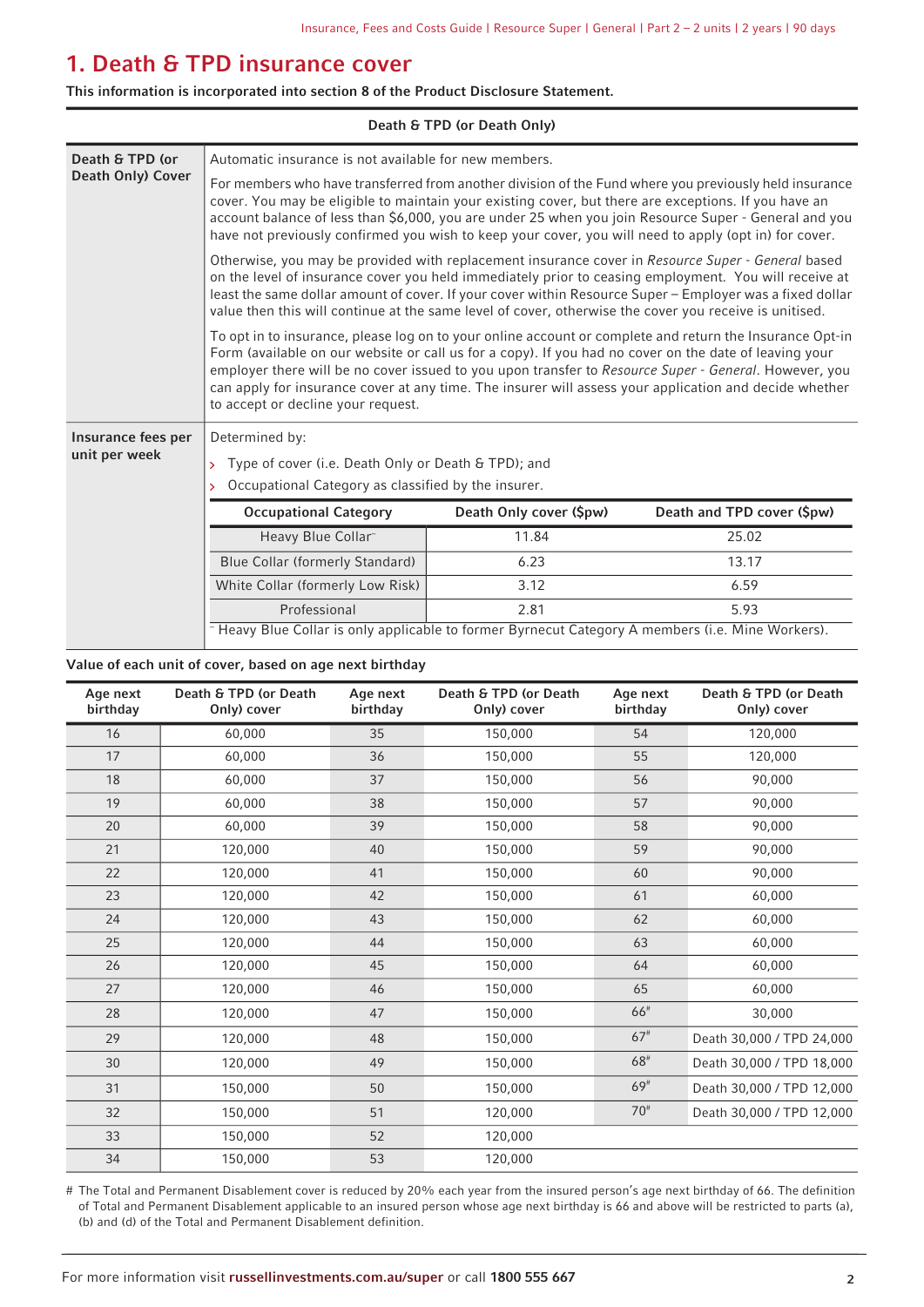# <span id="page-2-0"></span>**2. Voluntary Death & TPD insurance cover**

| Additional cover for Death & TPD (or Death Only) |                                                                                                                                                                                                                                                                                                                                                                                                                                                                                                                                                                                                                                                                                         |  |  |  |  |
|--------------------------------------------------|-----------------------------------------------------------------------------------------------------------------------------------------------------------------------------------------------------------------------------------------------------------------------------------------------------------------------------------------------------------------------------------------------------------------------------------------------------------------------------------------------------------------------------------------------------------------------------------------------------------------------------------------------------------------------------------------|--|--|--|--|
| Increasing your cover                            | You may elect to increase your cover by taking out voluntary Death only or Death and TPD<br>insurance cover. There are two types of cover available:                                                                                                                                                                                                                                                                                                                                                                                                                                                                                                                                    |  |  |  |  |
|                                                  | > age-based unitised cover (i.e. the value of each unit varies with your age)<br>$\rightarrow$ a fixed dollar amount (i.e. fixed cover that does not reduce with age).<br>However, insurance cover cannot be a combination of both. There is no limit in the amount of<br>Death cover you can apply for but a \$3 million limit applies to TPD cover.<br>You can request a change to your insurance cover at any time.<br>All voluntary insurance cover is underwritten, which means that you will be asked to provide<br>health evidence to the insurer. Insurance cover is only provided after the insurer has assessed<br>your health evidence and confirmed you have been accepted. |  |  |  |  |
|                                                  | The insurer's acceptance may exclude any pre-existing conditions and may be subject to an<br>insurance fee loading.                                                                                                                                                                                                                                                                                                                                                                                                                                                                                                                                                                     |  |  |  |  |
| <b>Fixing your cover</b>                         | If you don't want your insurance cover to reduce each year, you can apply to fix the dollar amount<br>of your Death and TPD cover. The fees you pay will vary each year according to your age and<br>your Occupational Category. The table below shows the insurance fees associated with Fixed<br>Death and TPD cover.                                                                                                                                                                                                                                                                                                                                                                 |  |  |  |  |

### **Below is the annual insurance fee of fixed cover per \$1,000 per year, based on age next birthday and Occupational Category**

|                                    | <b>Occupational Category</b>                           |                                                                  |                                                               |                                                                  |                                                               |                                                                         |  |  |
|------------------------------------|--------------------------------------------------------|------------------------------------------------------------------|---------------------------------------------------------------|------------------------------------------------------------------|---------------------------------------------------------------|-------------------------------------------------------------------------|--|--|
|                                    |                                                        | <b>Blue Collar</b>                                               |                                                               | <b>White Collar</b>                                              |                                                               | Professional                                                            |  |  |
| <b>Age Next</b><br><b>Birthday</b> | Death Only<br>Insurance fee<br>per \$1,000<br>of cover | <b>Death and TPD</b><br>Insurance fee<br>per \$1,000<br>of cover | <b>Death Only</b><br>Insurance fee<br>per \$1,000<br>of cover | <b>Death and TPD</b><br>Insurance fee<br>per \$1,000<br>of cover | <b>Death Only</b><br>Insurance fee<br>per \$1,000<br>of cover | <b>Death and TPD</b><br><b>Insurance fee</b><br>per \$1,000<br>of cover |  |  |
| 16                                 | 0.66                                                   | 0.85                                                             | 0.33                                                          | 0.43                                                             | 0.30                                                          | 0.38                                                                    |  |  |
| 17                                 | 0.66                                                   | 0.85                                                             | 0.33                                                          | 0.43                                                             | 0.30                                                          | 0.38                                                                    |  |  |
| 18                                 | 0.66                                                   | 0.85                                                             | 0.33                                                          | 0.43                                                             | 0.30                                                          | 0.38                                                                    |  |  |
| 19                                 | 0.66                                                   | 0.85                                                             | 0.33                                                          | 0.43                                                             | 0.30                                                          | 0.38                                                                    |  |  |
| 20                                 | 0.66                                                   | 0.85                                                             | 0.33                                                          | 0.43                                                             | 0.30                                                          | 0.38                                                                    |  |  |
| 21                                 | 0.66                                                   | 0.85                                                             | 0.33                                                          | 0.43                                                             | 0.30                                                          | 0.38                                                                    |  |  |
| 22                                 | 0.66                                                   | 0.85                                                             | 0.33                                                          | 0.43                                                             | 0.30                                                          | 0.38                                                                    |  |  |
| 23                                 | 0.66                                                   | 0.85                                                             | 0.33                                                          | 0.43                                                             | 0.30                                                          | 0.38                                                                    |  |  |
| 24                                 | 0.69                                                   | 0.87                                                             | 0.35                                                          | 0.44                                                             | 0.31                                                          | 0.39                                                                    |  |  |
| 25                                 | 0.71                                                   | 0.89                                                             | 0.36                                                          | 0.45                                                             | 0.32                                                          | 0.41                                                                    |  |  |
| 26                                 | 0.73                                                   | 0.91                                                             | 0.37                                                          | 0.46                                                             | 0.33                                                          | 0.41                                                                    |  |  |
| 27                                 | 0.74                                                   | 0.97                                                             | 0.37                                                          | 0.49                                                             | 0.33                                                          | 0.44                                                                    |  |  |
| 28                                 | 0.77                                                   | 1.04                                                             | 0.39                                                          | 0.52                                                             | 0.35                                                          | 0.47                                                                    |  |  |
| 29                                 | 0.77                                                   | 1.08                                                             | 0.39                                                          | 0.54                                                             | 0.35                                                          | 0.49                                                                    |  |  |
| 30                                 | 0.79                                                   | 1.15                                                             | 0.40                                                          | 0.58                                                             | 0.36                                                          | 0.52                                                                    |  |  |
| 31                                 | 0.79                                                   | 1.24                                                             | 0.40                                                          | 0.62                                                             | 0.36                                                          | 0.56                                                                    |  |  |
| 32                                 | 0.81                                                   | 1.33                                                             | 0.41                                                          | 0.67                                                             | 0.37                                                          | 0.60                                                                    |  |  |
| 33                                 | 0.82                                                   | 1.41                                                             | 0.41                                                          | 0.71                                                             | 0.37                                                          | 0.64                                                                    |  |  |
| 34                                 | 0.88                                                   | 1.54                                                             | 0.44                                                          | 0.77                                                             | 0.40                                                          | 0.70                                                                    |  |  |
| 35                                 | 0.96                                                   | 1.68                                                             | 0.48                                                          | 0.84                                                             | 0.44                                                          | 0.76                                                                    |  |  |
| 36                                 | 1.04                                                   | 1.85                                                             | 0.52                                                          | 0.93                                                             | 0.47                                                          | 0.84                                                                    |  |  |
| 37                                 | 1.12                                                   | 2.06                                                             | 0.56                                                          | 1.03                                                             | 0.51                                                          | 0.93                                                                    |  |  |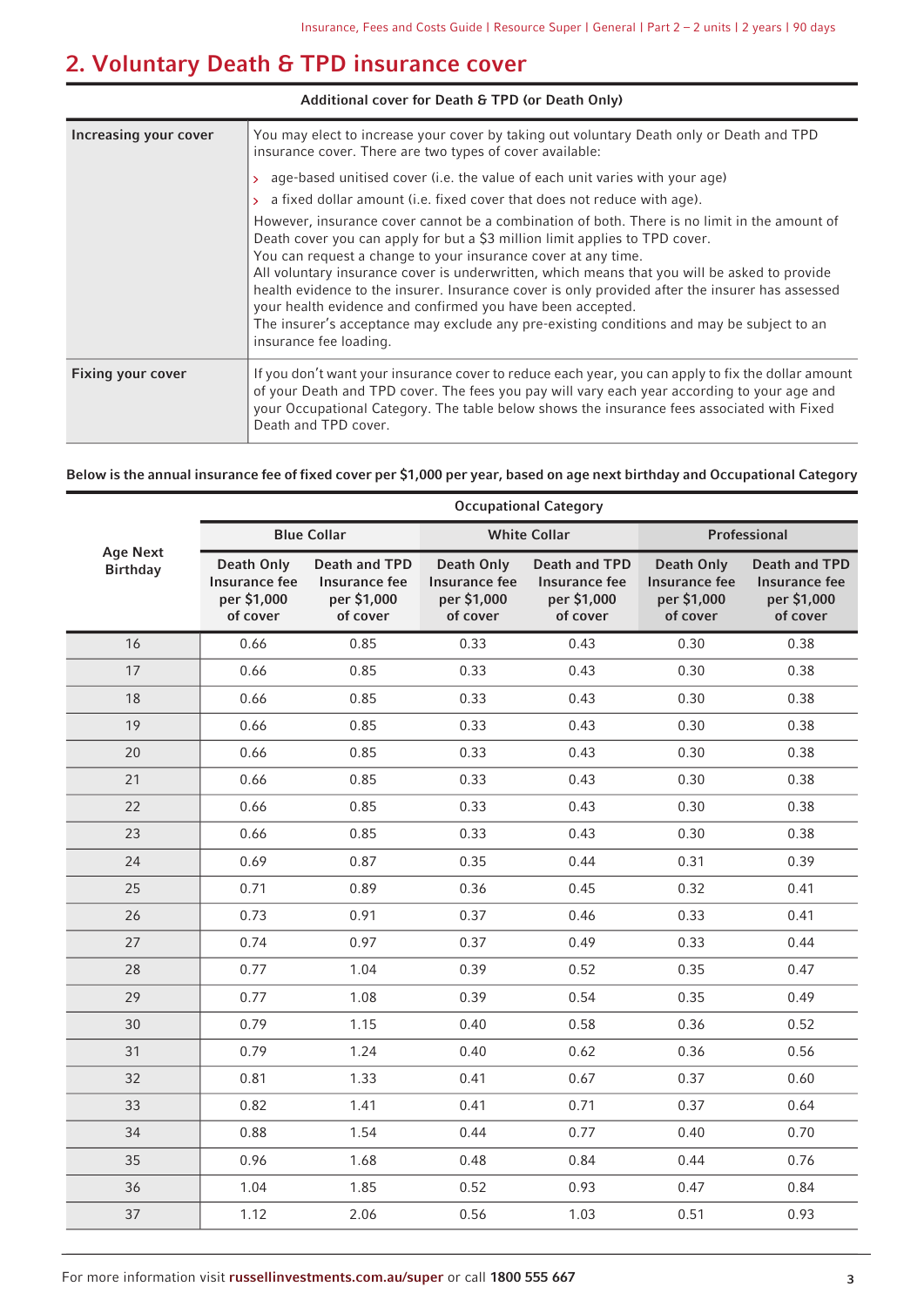|                                    |                                                        | <b>Occupational Category</b>                              |                                                               |                                                           |                                                        |                                                           |  |  |  |
|------------------------------------|--------------------------------------------------------|-----------------------------------------------------------|---------------------------------------------------------------|-----------------------------------------------------------|--------------------------------------------------------|-----------------------------------------------------------|--|--|--|
|                                    |                                                        | <b>Blue Collar</b>                                        |                                                               | <b>White Collar</b>                                       |                                                        | Professional                                              |  |  |  |
| <b>Age Next</b><br><b>Birthday</b> | Death Only<br>Insurance fee<br>per \$1,000<br>of cover | Death and TPD<br>Insurance fee<br>per \$1,000<br>of cover | <b>Death Only</b><br>Insurance fee<br>per \$1,000<br>of cover | Death and TPD<br>Insurance fee<br>per \$1,000<br>of cover | Death Only<br>Insurance fee<br>per \$1,000<br>of cover | Death and TPD<br>Insurance fee<br>per \$1,000<br>of cover |  |  |  |
| 38                                 | 1.21                                                   | 2.29                                                      | 0.61                                                          | 1.15                                                      | 0.55                                                   | 1.03                                                      |  |  |  |
| 39                                 | 1.31                                                   | 2.57                                                      | 0.66                                                          | 1.29                                                      | 0.59                                                   | 1.16                                                      |  |  |  |
| 40                                 | 1.38                                                   | 2.90                                                      | 0.69                                                          | 1.45                                                      | 0.63                                                   | 1.31                                                      |  |  |  |
| 41                                 | 1.47                                                   | 3.24                                                      | 0.74                                                          | 1.62                                                      | 0.66                                                   | 1.46                                                      |  |  |  |
| 42                                 | 1.59                                                   | 3.58                                                      | 0.80                                                          | 1.79                                                      | 0.72                                                   | 1.61                                                      |  |  |  |
| 43                                 | 1.73                                                   | 3.99                                                      | 0.87                                                          | 2.00                                                      | 0.78                                                   | 1.80                                                      |  |  |  |
| 44                                 | 1.90                                                   | 4.35                                                      | 0.95                                                          | 2.18                                                      | 0.86                                                   | 1.96                                                      |  |  |  |
| 45                                 | 2.07                                                   | 4.73                                                      | 1.04                                                          | 2.37                                                      | 0.93                                                   | 2.13                                                      |  |  |  |
| 46                                 | 2.29                                                   | 5.19                                                      | 1.15                                                          | 2.60                                                      | 1.03                                                   | 2.34                                                      |  |  |  |
| 47                                 | 2.53                                                   | 5.65                                                      | 1.27                                                          | 2.83                                                      | 1.14                                                   | 2.55                                                      |  |  |  |
| 48                                 | 2.72                                                   | 6.18                                                      | 1.36                                                          | 3.09                                                      | 1.23                                                   | 2.79                                                      |  |  |  |
| 49                                 | 2.98                                                   | 6.84                                                      | 1.49                                                          | 3.42                                                      | 1.34                                                   | 3.08                                                      |  |  |  |
| 50                                 | 3.23                                                   | 7.56                                                      | 1.62                                                          | 3.78                                                      | 1.46                                                   | 3.41                                                      |  |  |  |
| 51                                 | 3.48                                                   | 8.39                                                      | 1.74                                                          | 4.20                                                      | 1.57                                                   | 3.78                                                      |  |  |  |
| 52                                 | 3.78                                                   | 9.25                                                      | 1.89                                                          | 4.63                                                      | 1.70                                                   | 4.17                                                      |  |  |  |
| 53                                 | 4.07                                                   | 10.15                                                     | 2.04                                                          | 5.08                                                      | 1.83                                                   | 4.57                                                      |  |  |  |
| 54                                 | 4.43                                                   | 11.16                                                     | 2.22                                                          | 5.58                                                      | 2.00                                                   | 5.02                                                      |  |  |  |
| 55                                 | 4.82                                                   | 12.30                                                     | 2.41                                                          | 6.15                                                      | 2.17                                                   | 5.54                                                      |  |  |  |
| 56                                 | 5.30                                                   | 13.71                                                     | 2.65                                                          | 6.86                                                      | 2.39                                                   | 6.17                                                      |  |  |  |
| 57                                 | 5.92                                                   | 15.49                                                     | 2.96                                                          | 7.75                                                      | 2.67                                                   | 6.97                                                      |  |  |  |
| 58                                 | 6.67                                                   | 17.76                                                     | 3.34                                                          | 8.88                                                      | 3.00                                                   | 7.99                                                      |  |  |  |
| 59                                 | 7.56                                                   | 20.57                                                     | 3.78                                                          | 10.29                                                     | 3.41                                                   | 9.26                                                      |  |  |  |
| 60                                 | 8.61                                                   | 23.91                                                     | 4.31                                                          | 11.96                                                     | 3.88                                                   | 10.76                                                     |  |  |  |
| 61                                 | 9.73                                                   | 27.77                                                     | 4.87                                                          | 13.89                                                     | 4.38                                                   | 12.50                                                     |  |  |  |
| 62                                 | 10.93                                                  | 32.12                                                     | 5.47                                                          | 16.06                                                     | 4.92                                                   | 14.45                                                     |  |  |  |
| 63                                 | 12.22                                                  | 36.92                                                     | 6.11                                                          | 18.46                                                     | 5.50                                                   | 16.61                                                     |  |  |  |
| 64                                 | 13.66                                                  | 42.29                                                     | 6.83                                                          | 21.15                                                     | 6.15                                                   | 19.03                                                     |  |  |  |
| 65                                 | 15.35                                                  | 48.44                                                     | 7.68                                                          | 24.22                                                     | 6.91                                                   | 21.80                                                     |  |  |  |
| 66                                 | 17.46                                                  | 55.53                                                     | 8.73                                                          | 27.77                                                     | 7.86                                                   | 24.99                                                     |  |  |  |
| 67                                 | 20.05                                                  | 63.64                                                     | 10.03                                                         | 31.82                                                     | 9.03                                                   | 28.64                                                     |  |  |  |
| 68                                 | 23.25                                                  | 72.99                                                     | 11.63                                                         | 36.50                                                     | 10.47                                                  | 32.85                                                     |  |  |  |
| 69                                 | 26.98                                                  | 83.39                                                     | 13.49                                                         | 41.70                                                     | 12.15                                                  | 37.53                                                     |  |  |  |
| $70\,$                             | 31.18                                                  | 94.71                                                     | 15.59                                                         | 47.36                                                     | 14.03                                                  | 42.62                                                     |  |  |  |

After age 65 where the benefit formula for Total and Permanent Disablement does not reduce the amount of cover, then the Total and Permanent Disablement cover is reduced by 20% each year from the insured person's age next birthday of 66. The definition of Total and Permanent Disablement applicable to an insured person whose age next birthday is 66 and above will be restricted to parts (a), (b) and (d) of the Total and Permanent Disablement definition.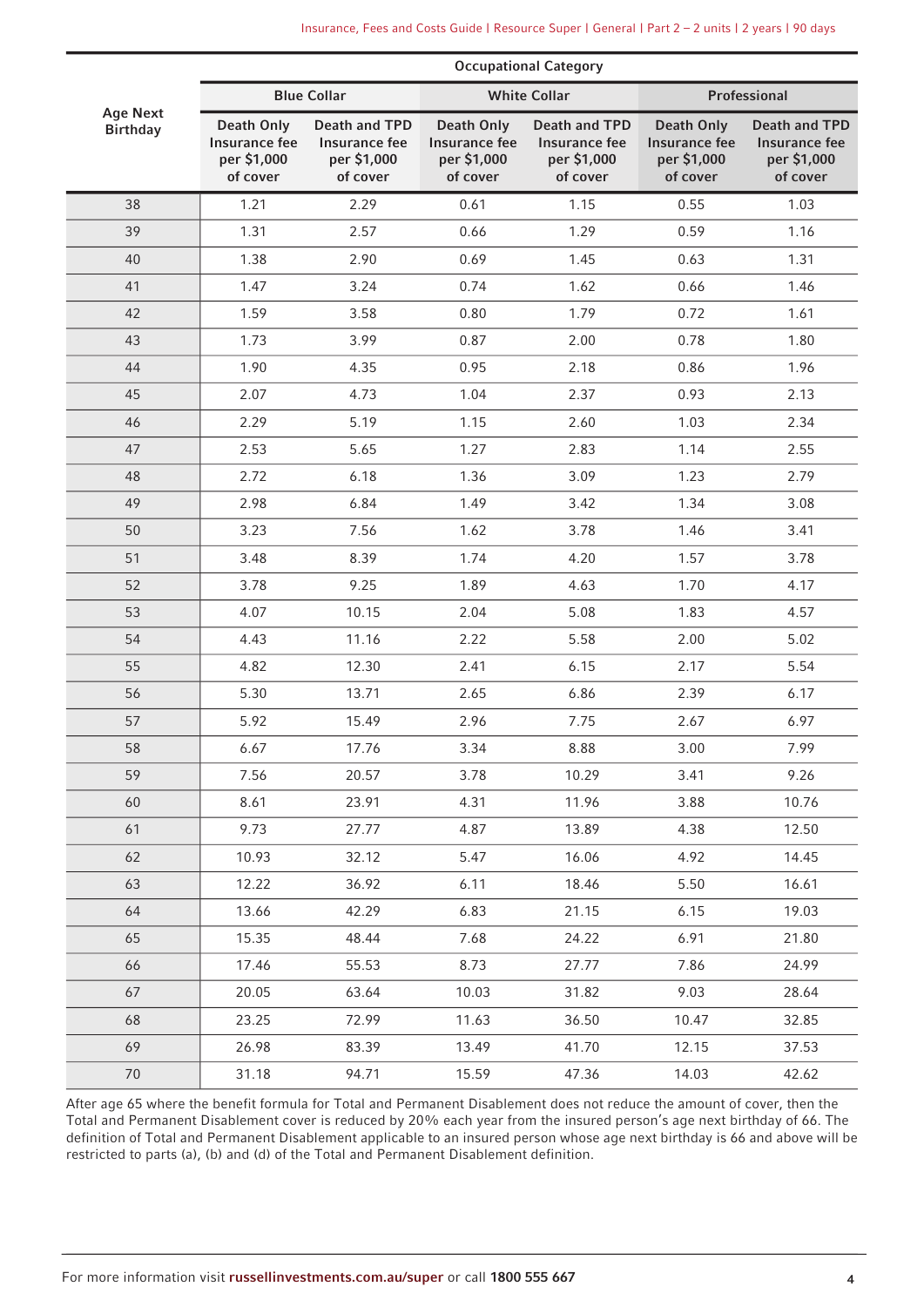**Below is the annual insurance fee for fixed cover per \$1,000 per year, based on age next birthday - for the Heavy Blue Occupational Category – these only apply to former Byrnecut Category A members**

| <b>Age Next</b> | <b>Death Only</b>                        | <b>Death and TPD</b>                     | <b>Age Next</b> | <b>Death Only</b>                        | <b>Death and TPD</b>                     |
|-----------------|------------------------------------------|------------------------------------------|-----------------|------------------------------------------|------------------------------------------|
| <b>Birthday</b> | Insurance fee<br>per \$1,000<br>of cover | Insurance fee<br>per \$1,000<br>of cover | <b>Birthday</b> | Insurance fee<br>per \$1,000<br>of cover | Insurance fee<br>per \$1,000<br>of cover |
| 16              | 1.25                                     | 1.60                                     | 44              | 3.61                                     | 8.27                                     |
| 17              | 1.25                                     | 1.60                                     | 45              | 3.92                                     | 8.98                                     |
| 18              | 1.25                                     | 1.60                                     | 46              | 4.35                                     | 9.85                                     |
| 19              | 1.25                                     | 1.60                                     | 47              | 4.80                                     | 10.74                                    |
| 20              | 1.25                                     | 1.60                                     | 48              | 5.17                                     | 11.74                                    |
| 21              | 1.25                                     | 1.60                                     | 49              | 5.65                                     | 12.99                                    |
| 22              | 1.25                                     | 1.60                                     | 50              | 6.13                                     | 14.36                                    |
| 23              | 1.25                                     | 1.60                                     | 51              | 6.60                                     | 15.94                                    |
| 24              | 1.31                                     | 1.64                                     | 52              | 7.17                                     | 17.57                                    |
| 25              | 1.34                                     | 1.70                                     | 53              | 7.73                                     | 19.28                                    |
| 26              | 1.38                                     | 1.73                                     | 54              | 8.42                                     | 21.20                                    |
| 27              | 1.40                                     | 1.84                                     | 55              | 9.16                                     | 23.37                                    |
| 28              | 1.45                                     | 1.97                                     | 56              | 10.07                                    | 26.04                                    |
| 29              | 1.45                                     | 2.05                                     | 57              | 11.24                                    | 29.42                                    |
| 30              | 1.49                                     | 2.18                                     | 58              | 12.67                                    | 33.73                                    |
| 31              | 1.49                                     | 2.35                                     | 59              | 14.36                                    | 39.08                                    |
| 32              | 1.53                                     | 2.53                                     | 60              | 16.35                                    | 45.43                                    |
| 33              | 1.55                                     | 2.68                                     | 61              | 18.48                                    | 52.75                                    |
| 34              | 1.68                                     | 2.92                                     | 62              | 20.77                                    | 61.02                                    |
| 35              | 1.83                                     | 3.18                                     | 63              | 23.22                                    | 70.13                                    |
| 36              | 1.97                                     | 3.52                                     | 64              | 25.95                                    | 80.35                                    |
| 37              | 2.12                                     | 3.91                                     | 65              | 29.16                                    | 92.03                                    |
| 38              | 2.29                                     | 4.35                                     | 66              | 33.18                                    | 105.50                                   |
| 39              | 2.48                                     | 4.87                                     | 67              | 38.10                                    | 120.91                                   |
| 40              | 2.62                                     | 5.50                                     | 68              | 44.17                                    | 138.67                                   |
| 41              | 2.79                                     | 6.15                                     | 69              | 51.27                                    | 158.43                                   |
| 42              | 3.01                                     | 6.80                                     | $70\,$          | 59.23                                    | 179.94                                   |
| 43              | 3.27                                     | 7.58                                     |                 |                                          |                                          |

After age 65 where the benefit formula for Total and Permanent Disablement does not reduce the amount of cover, then the Total and Permanent Disablement cover is reduced by 20% each year from the insured person's age next birthday of 66. The definition of Total and Permanent Disablement applicable to an insured person whose age next birthday is 66 and above will be restricted to parts (a), (b) and (d) of the Total and Permanent Disablement definition.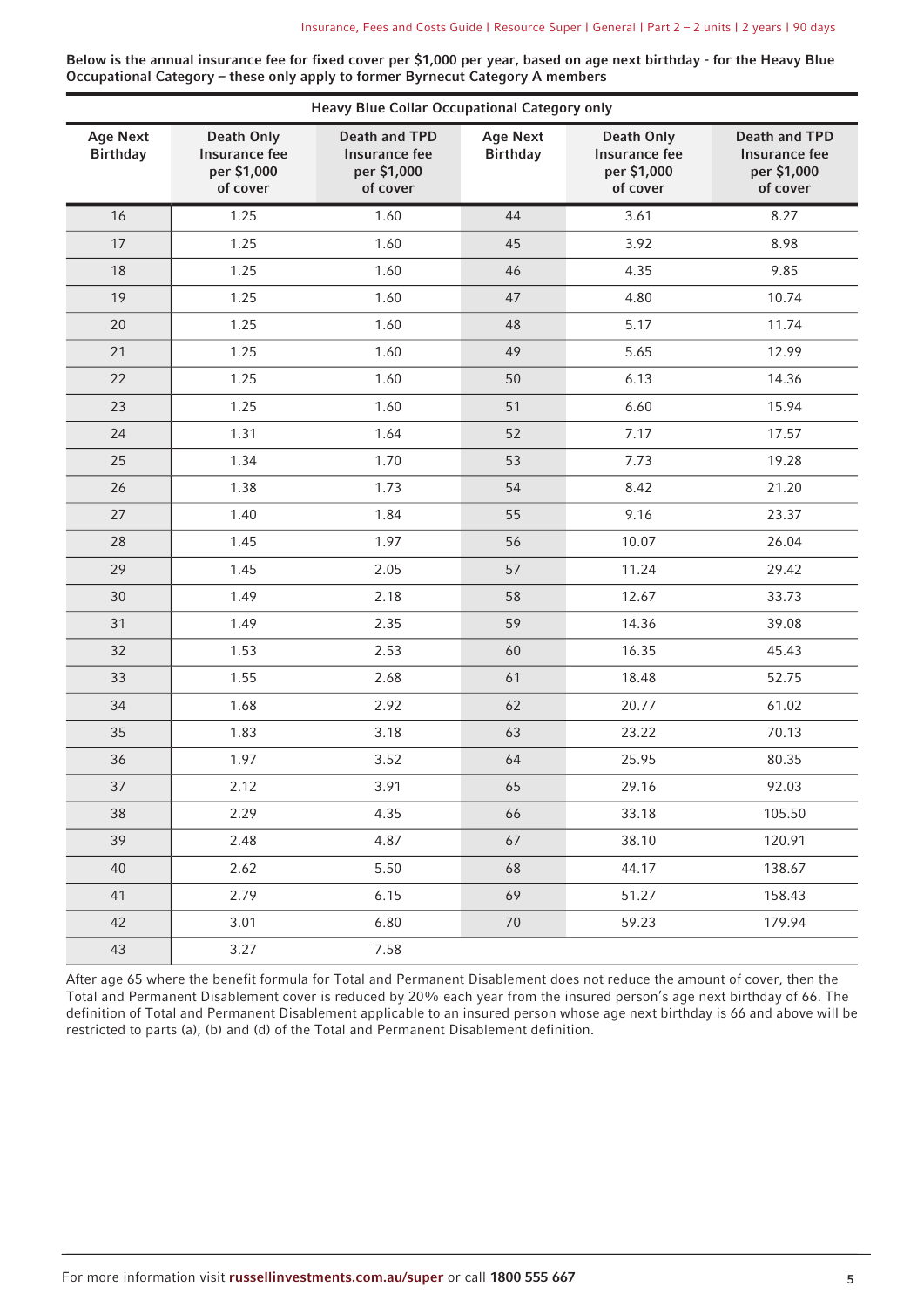### <span id="page-5-0"></span>**3. Income Protection cover**

#### **Income Protection cover**

For new members, Income Protection is not issued automatically. If you want this cover, you must apply for it and provide evidence of your health to the insurer, who will decide whether to accept (on standard terms or non-standard terms) or decline your application. For members transferring from Resource Super – Employer the level of insurance will automatically continue as replacement cover, unless you are under age 25 or have less than \$6,000 at the time of transfer. In that case, you will need to opt in upon transfer, to retain your income protection cover. Where you are provided with replacement cover, it will be on the following basis:

75% of Salary with: Benefit period of **2 years**; and Waiting period of **90 days**

Your replacement Income Protection cover (if any), will generally be the lower of:

The amount of your cover in Resource Super – Employer on your last day of employment, and 75% of the last 'salary' advised by your employer to us.

Please note that in the Resource Super - General Division the amount of your Income Protection cover will be capped and will not increase as your salary increases. The insurance fee for your Income Protection will be based on the salary we hold for you. If your salary reduces you can apply to reduce your insured cover. The actual benefit payment will be based upon the 'Salary' at the date of disability as calculated by the insurer. Please see the Salary definition (for Income Protection purposes) in 'The insurer's definitions' section of the Insurance, Fees and Costs Guide - Part 1 for further details.

You can cancel or reduce your cover. If you want to increase your cover to keep up with any future salary increases you will need to apply to the insurer and provide evidence of your health. The insurer will decide whether to accept (on standard or non-standard terms) or decline your application for increased cover.

|  | Below is the annual cost per year per \$1,000 of cover, based on age next birthday and Occupational Category |  |
|--|--------------------------------------------------------------------------------------------------------------|--|
|  |                                                                                                              |  |

| <b>Age Next</b><br><b>Birthday</b> | <b>Blue Collar</b> | <b>White Collar</b> | Professional | <b>Age Next</b><br><b>Birthday</b> | <b>Blue Collar</b> | <b>White Collar</b> | Professional |
|------------------------------------|--------------------|---------------------|--------------|------------------------------------|--------------------|---------------------|--------------|
| 16                                 | 3.66               | 1.83                | 1.65         | 41                                 | 5.61               | 2.81                | 2.53         |
| 17                                 | 3.66               | 1.83                | 1.65         | 42                                 | 6.04               | 3.02                | 2.72         |
| 18                                 | 3.66               | 1.83                | 1.65         | 43                                 | 6.53               | 3.27                | 2.94         |
| 19                                 | 3.64               | 1.82                | 1.64         | 44                                 | 7.10               | 3.55                | 3.20         |
| 20                                 | 3.64               | 1.82                | 1.64         | 45                                 | 7.74               | 3.87                | 3.48         |
| 21                                 | 3.64               | 1.82                | 1.64         | 46                                 | 8.47               | 4.24                | 3.81         |
| 22                                 | 3.67               | 1.84                | 1.65         | 47                                 | 9.29               | 4.65                | 4.18         |
| 23                                 | 3.70               | 1.85                | 1.67         | 48                                 | 10.19              | 5.10                | 4.59         |
| 24                                 | 3.73               | 1.87                | 1.68         | 49                                 | 11.19              | 5.60                | 5.04         |
| 25                                 | 3.76               | 1.88                | 1.69         | 50                                 | 12.30              | 6.15                | 5.54         |
| 26                                 | 3.81               | 1.91                | 1.72         | 51                                 | 13.49              | 6.75                | 6.08         |
| 27                                 | 3.81               | 1.91                | 1.72         | 52                                 | 14.80              | 7.40                | 6.66         |
| 28                                 | 3.81               | 1.91                | 1.72         | 53                                 | 16.22              | 8.11                | 7.30         |
| 29                                 | 3.81               | 1.91                | 1.72         | 54                                 | 17.74              | 8.87                | 7.98         |
| 30                                 | 3.82               | 1.91                | 1.72         | 55                                 | 19.35              | 9.68                | 8.71         |
| 31                                 | 3.85               | 1.93                | 1.73         | 56                                 | 21.10              | 10.55               | 9.50         |
| 32                                 | 3.87               | 1.94                | 1.74         | 57                                 | 22.97              | 11.49               | 10.34        |
| 33                                 | 3.92               | 1.96                | 1.77         | 58                                 | 24.98              | 12.49               | 11.24        |
| 34                                 | 3.99               | 2.00                | 1.80         | 59                                 | 26.93              | 13.47               | 12.12        |
| 35                                 | 4.10               | 2.05                | 1.85         | 60                                 | 28.98              | 14.49               | 13.04        |
| 36                                 | 4.24               | 2.12                | 1.91         | 61                                 | 31.15              | 15.58               | 14.02        |
| 37                                 | 4.41               | 2.21                | 1.99         | 62                                 | 33.43              | 16.72               | 15.04        |
| 38                                 | 4.65               | 2.33                | 2.09         | 63                                 | 35.80              | 17.90               | 16.11        |
| 39                                 | 4.91               | 2.46                | 2.21         | 64                                 | 35.00              | 17.50               | 15.75        |
| 40                                 | 5.22               | 2.61                | 2.35         | 65                                 | 19.92              | 9.96                | 8.97         |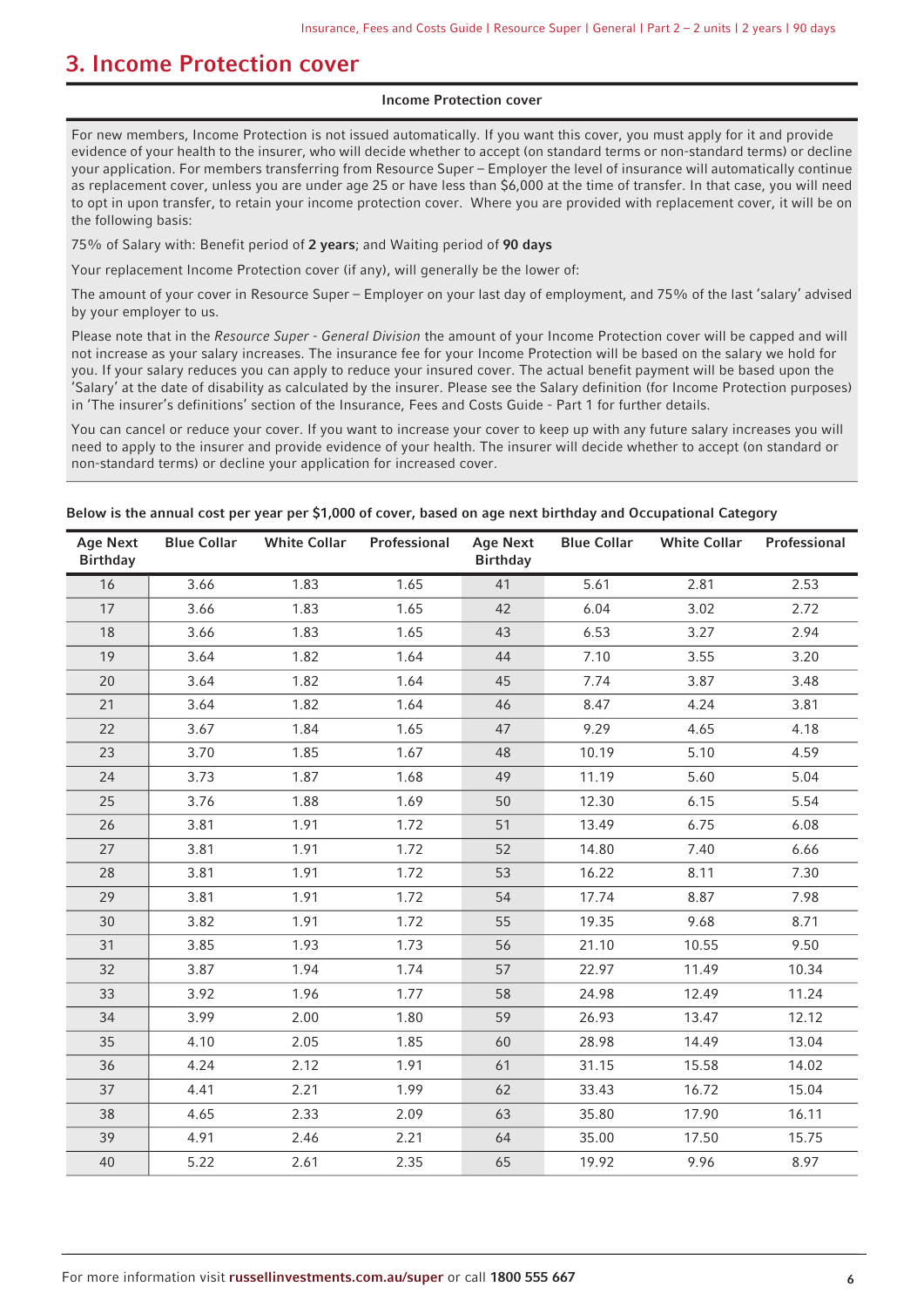**Below is the annual cost per year per \$1,000 of cover, based on age next birthday – for the Heavy Blue Occupational Category – these only apply to former Byrnecut Category A members**

| <b>Age Next Birthday</b> | <b>Heavy Blue Collar</b> | <b>Age Next Birthday</b> | <b>Heavy Blue Collar</b> |
|--------------------------|--------------------------|--------------------------|--------------------------|
| 16                       | 6.77                     | 41                       | 10.37                    |
| 17                       | 6.77                     | 42                       | 11.16                    |
| 18                       | 6.77                     | 43                       | 12.08                    |
| 19                       | 6.73                     | 44                       | 13.13                    |
| 20                       | 6.73                     | 45                       | 14.31                    |
| 21                       | 6.73                     | 46                       | 15.67                    |
| 22                       | 6.79                     | 47                       | 17.18                    |
| 23                       | 6.84                     | 48                       | 18.85                    |
| 24                       | 6.89                     | 49                       | 20.69                    |
| 25                       | 6.95                     | 50                       | 22.75                    |
| 26                       | 7.04                     | 51                       | 24.96                    |
| 27                       | 7.04                     | 52                       | 27.38                    |
| 28                       | 7.04                     | 53                       | 30.01                    |
| 29                       | 7.04                     | 54                       | 32.81                    |
| 30                       | 7.06                     | 55                       | 35.79                    |
| 31                       | 7.11                     | 56                       | 39.03                    |
| 32                       | 7.15                     | 57                       | 42.48                    |
| 33                       | 7.26                     | 58                       | 46.21                    |
| 34                       | 7.38                     | 59                       | 49.81                    |
| 35                       | 7.58                     | 60                       | 53.61                    |
| 36                       | 7.84                     | 61                       | 57.62                    |
| 37                       | 8.16                     | 62                       | 61.83                    |
| 38                       | 8.59                     | 63                       | 66.23                    |
| 39                       | 9.08                     | 64                       | 64.74                    |
| 40                       | 9.66                     | 65                       | 36.84                    |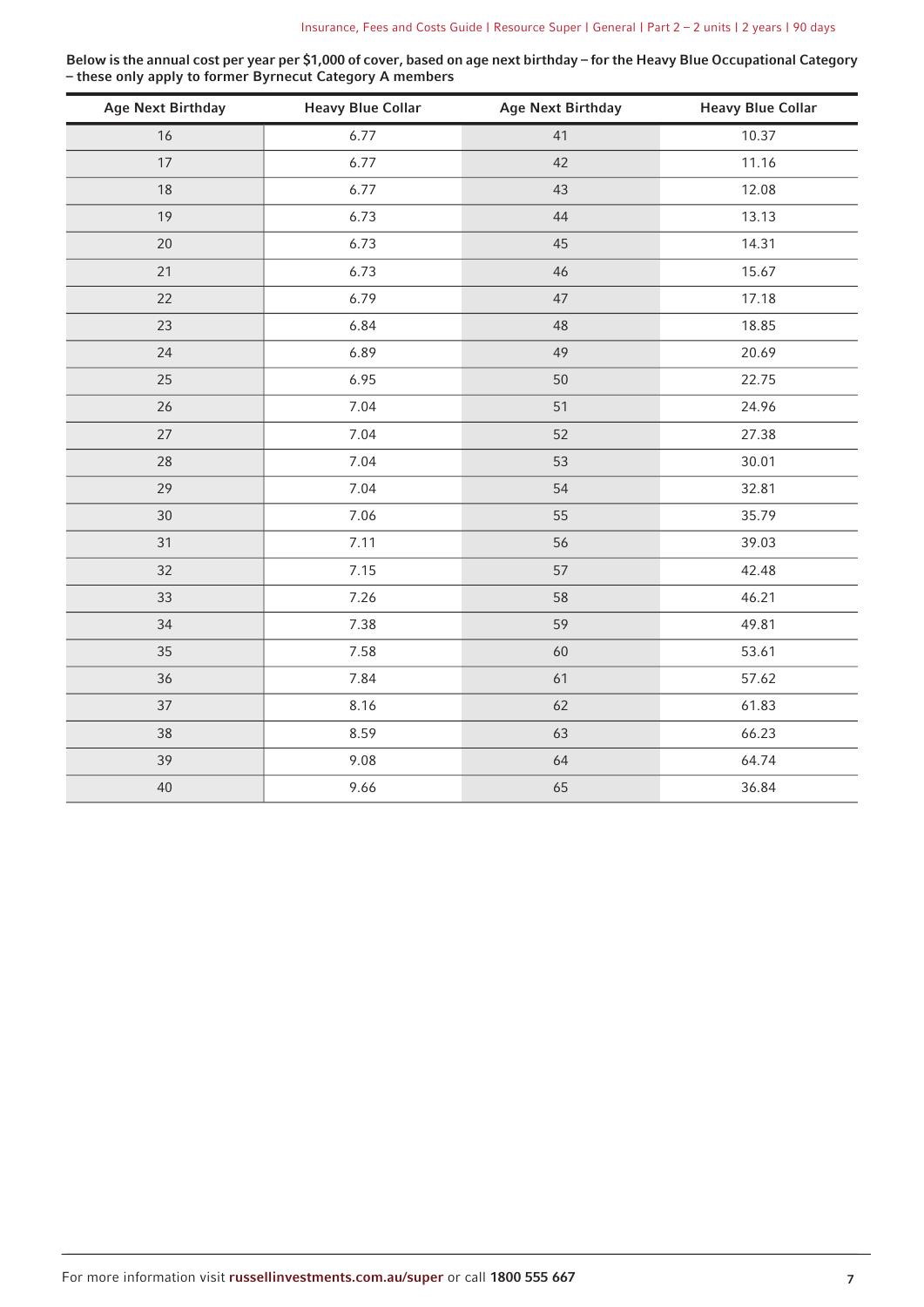# <span id="page-7-0"></span>**4. Sample calculation for insurance**

| Sample calculations - Insurance         |                                                                                                                                                                                                                                                                                                                                                                          |  |  |  |  |  |
|-----------------------------------------|--------------------------------------------------------------------------------------------------------------------------------------------------------------------------------------------------------------------------------------------------------------------------------------------------------------------------------------------------------------------------|--|--|--|--|--|
| Sample insurance<br><b>calculations</b> | Jim is a 35-year-old office worker who works full-time and earns a base salary of \$50,000 a year.<br>Jim's occupational category is 'White Collar'.                                                                                                                                                                                                                     |  |  |  |  |  |
|                                         | If Jim has two units of Death & TPD insurance, Jim's Death & TPD Insured benefit would be<br>$\rightarrow$<br>\$300,000. The insurance fee would be \$13.18 (\$6.59 x 2) per week or \$685.36 per year.                                                                                                                                                                  |  |  |  |  |  |
|                                         | If Jim has two units of Death & TPD insurance and decided to increase his death only cover<br>by an additional two units, Jim's Death insured benefit would be \$600,000 (\$150,000 $\times$ 4<br>units) however his TPD insured benefit would remain at \$150,000. His insurance fees would<br>be $$13.18 + ($3.12 \times 2) = $19.42$ per week or \$1,009.84 per year. |  |  |  |  |  |
|                                         | Jim has an Income Protection cover which is calculated as follows:<br>$\rightarrow$                                                                                                                                                                                                                                                                                      |  |  |  |  |  |
|                                         | $=$ Salary as defined by the insurer x 75%                                                                                                                                                                                                                                                                                                                               |  |  |  |  |  |
|                                         | $=$ \$50,000 x 75%                                                                                                                                                                                                                                                                                                                                                       |  |  |  |  |  |
|                                         | $=$ \$37,500 per year                                                                                                                                                                                                                                                                                                                                                    |  |  |  |  |  |
|                                         | The insurance fees would be calculated as:                                                                                                                                                                                                                                                                                                                               |  |  |  |  |  |
|                                         | $=$ Annual benefit / 1,000 x White Collar rate for age next birthday 36 years                                                                                                                                                                                                                                                                                            |  |  |  |  |  |
|                                         | $=$ \$37,500 / 1,000 $\times$ 2.12                                                                                                                                                                                                                                                                                                                                       |  |  |  |  |  |
|                                         | $=$ \$79.50 per year                                                                                                                                                                                                                                                                                                                                                     |  |  |  |  |  |
|                                         | $=$ \$1.53 per week                                                                                                                                                                                                                                                                                                                                                      |  |  |  |  |  |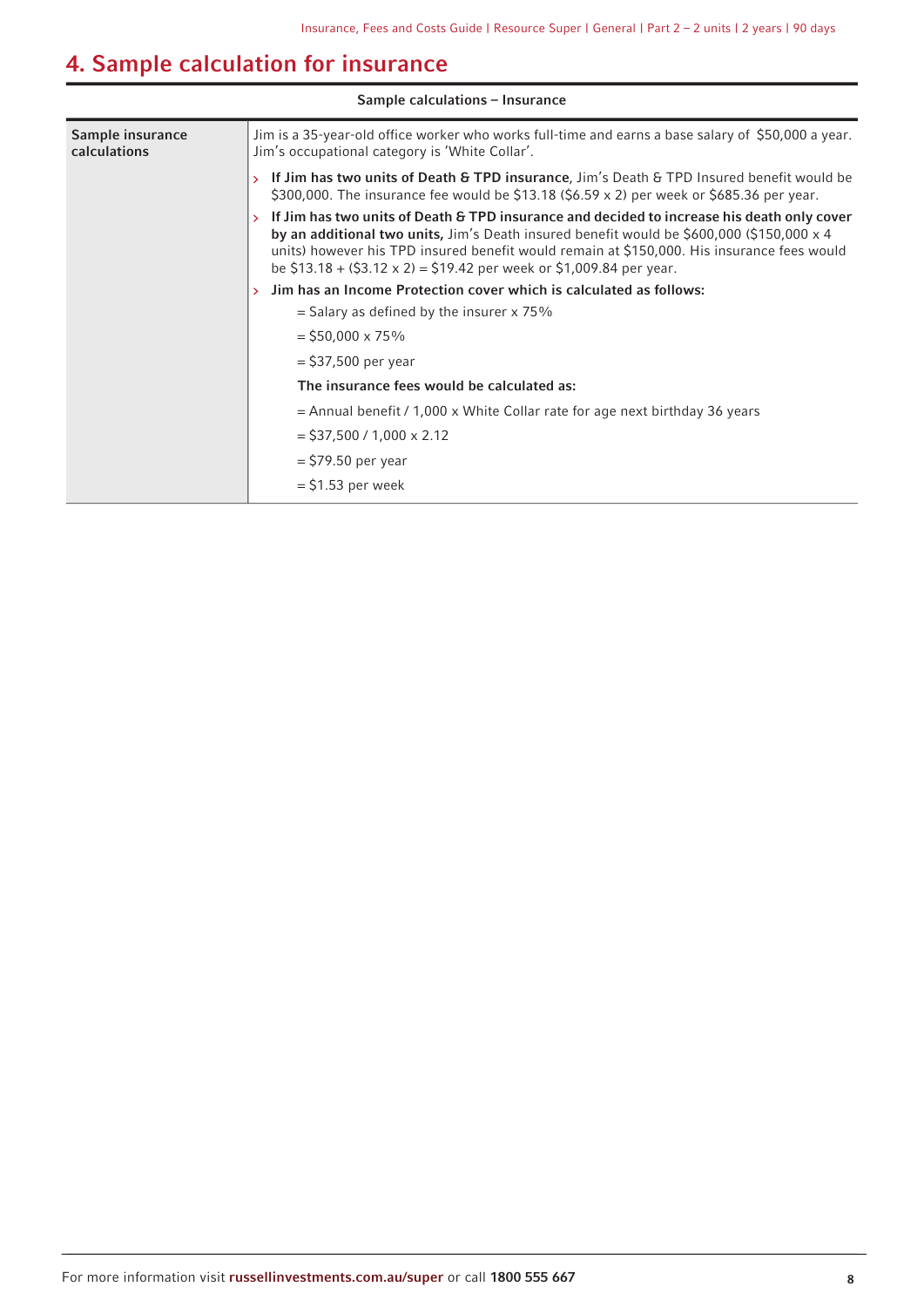### <span id="page-8-0"></span>**5. Fees and Costs**

This information is incorporated into section 6 of the Product Disclosure Statement.

#### **Fees and costs summary GoalTracker Investment Option**

| uvarrracher investinent Optivin            |                                                                                                                                                   |                                                                                                                                                                                                                                                                                                                           |  |  |  |  |
|--------------------------------------------|---------------------------------------------------------------------------------------------------------------------------------------------------|---------------------------------------------------------------------------------------------------------------------------------------------------------------------------------------------------------------------------------------------------------------------------------------------------------------------------|--|--|--|--|
| <b>TYPE OF FEE OR COST</b>                 | <b>AMOUNT</b>                                                                                                                                     | <b>HOW AND WHEN PAID</b>                                                                                                                                                                                                                                                                                                  |  |  |  |  |
| Ongoing annual fees and costs <sup>1</sup> |                                                                                                                                                   |                                                                                                                                                                                                                                                                                                                           |  |  |  |  |
|                                            | balance up to \$1 million and then 0.02%<br>to 0.05% per year thereafter. Plus, a<br>fixed-dollar fee of \$78.00 per year.                        | Administration fees and costs 0.306% to 0.336% per year of your account 0.286% per year of the administration fees and<br>costs and the fixed dollar fee are deducted from<br>your account on the last Friday of each month. The<br>fixed-dollar fee will be indexed with AWOTE at 1<br>October each year.                |  |  |  |  |
|                                            |                                                                                                                                                   | The Trustee passes through the tax deductions it<br>receives, therefore the deduction that you will see is<br>0.243% per year on the first \$1 million of your<br>account balance plus, a fixed-dollar fee of \$66.30<br>per year.                                                                                        |  |  |  |  |
|                                            |                                                                                                                                                   | A Trustee Administration Fee of 0.02% per year<br>and up to 0.05% per year also applies. This fee is<br>deducted from the investment returns. It is not<br>deducted from your account.                                                                                                                                    |  |  |  |  |
| Investment fees and costs <sup>2</sup>     | $0.63\%$ per year <sup>3</sup>                                                                                                                    | The investment fees and costs are deducted from<br>the investment returns before the net earnings are<br>declared and applied to your account. They are not<br>deducted from your account. Please refer to the<br>'Additional explanation of fees and costs' section<br>of your Investment Guide for further information. |  |  |  |  |
| <b>Transaction costs</b>                   | $0.13\%$ per year                                                                                                                                 | Transaction costs are deducted from the investment<br>returns. They are not deducted from your account.<br>Please refer to the 'Additional explanation of fees<br>and costs' section of your Investment Guide for<br>further information.                                                                                 |  |  |  |  |
| Member activity related fees and costs     |                                                                                                                                                   |                                                                                                                                                                                                                                                                                                                           |  |  |  |  |
| <b>Buy-sell spread</b>                     | These spreads vary depending on the<br>information, please visit russellinvestments. section of your Investment Guide.<br>com.au/iQbuysellspread. | You can read more about the buy-sell spread in<br>investment option(s) you choose. For more the `Additional explanation of fees and costs'                                                                                                                                                                                |  |  |  |  |
| <b>Switching fee</b>                       | Nil                                                                                                                                               | Not applicable.                                                                                                                                                                                                                                                                                                           |  |  |  |  |
| Other fees and costs <sup>4</sup>          | Insurance fees:<br>For insurance fees, refer to 'Types of<br>insurance cover within Resource Super' in the month.<br>this Guide.                  | The insurance fee is calculated monthly and<br>deducted from your account on the last Friday of                                                                                                                                                                                                                           |  |  |  |  |
|                                            | <b>Family fees:</b><br>requests.                                                                                                                  | For Family Law fees, refer to the 'Additional<br>Family Law fees are payable for information explanation of fees and costs' section of your Super<br>Guide.                                                                                                                                                               |  |  |  |  |

1. If your account balance for a product offered by the superannuation entity is less than \$6,000 at the end of the entity's income year, certain fees and costs charged to you in relation to administration and investment are capped at 3% of the account balance. Any amount charged in excess of that cap must be refunded.

2. Investment fees and costs includes an amount of 0.06% per year for performance fees. The calculation basis for this amount is set out under the "Additional explanation of fees and costs" section of the Investment Guide.

3. The Investment fee varies according to the option you invest in. The quoted fee here is for the GoalTracker option.

4.Additional fees may apply. Refer to the 'Additional explanation of fees and costs' section of your Super Guide.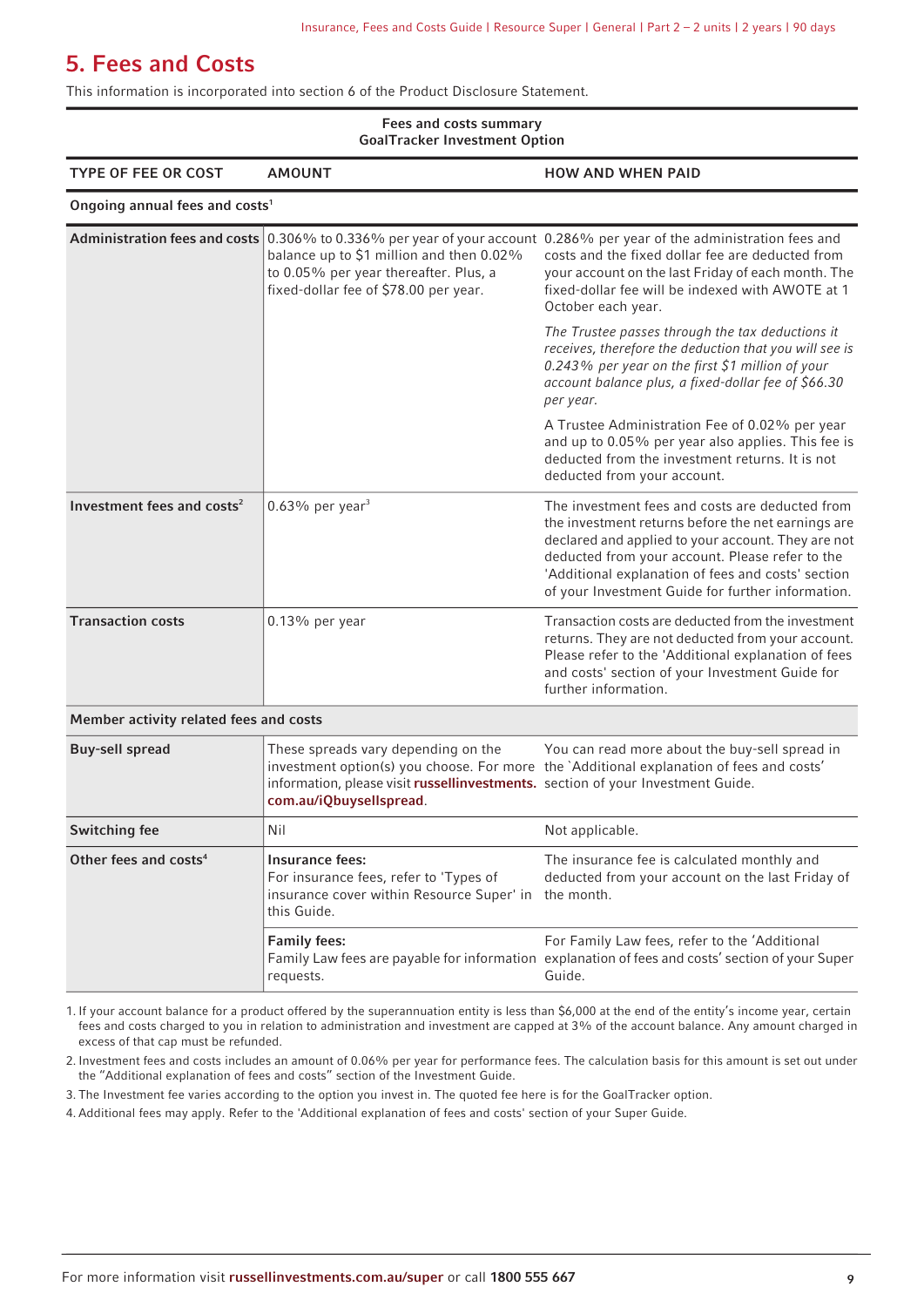### **Example of annual fees and costs for a superannuation product**

This table gives an example of how the ongoing annual fees and costs for the GoalTracker option for this superannuation product can affect your superannuation investment over a 1-year period. You should use this table to compare this superannuation product with other superannuation products.

| <b>EXAMPLE: GOALTRACKER INVESTMENT OPTION</b> |                                             | <b>BALANCE OF \$50,000</b>                                                                                                                                                                                          |
|-----------------------------------------------|---------------------------------------------|---------------------------------------------------------------------------------------------------------------------------------------------------------------------------------------------------------------------|
| <b>Administration fees and costs</b>          | $0.336\%$ per year<br>Plus \$78.00 per year | For every \$50,000 you have in the<br>superannuation product, you will be charged or<br>have deducted from your investment \$168.00 in<br>administration fees and costs, plus \$78.00<br>regardless of your balance |
| <b>PLUS</b><br>Investment fees and costs      | $0.63\%$ per year                           | And, you will be charged or have deducted from<br>your investment \$315.00 in investment fees and<br>costs                                                                                                          |
| <b>PLUS</b><br><b>Transaction costs</b>       | $0.13\%$ per year                           | And, you will be charged or have deducted from<br>your investment \$65.00 in transaction costs                                                                                                                      |
| <b>EOUALS</b><br>Cost of $product$ :          |                                             | If your balance was \$50,000, at the beginning of<br>the year, then for that year you will be charged<br>fees of \$626.00 <sup>2</sup> for the superannuation product.                                              |

1.Additional fees may apply.

2. The Trustee passes on the tax deductions it receives so the estimated cost to you would be **\$592.85**. The above example includes a maximum amount of \$25.00 for the Trustee Administration Fee.

### **WARNING:**

Additional fees may be paid out of your superannuation account to an external financial adviser for advice in relation to your Resource Super membership. This fee will be a dollar amount or percentage-based fee as agreed between you and your adviser and set out in a Statement of Advice provided to you by your adviser.

### **Important note:**

- > For more information on the fees and costs related to the investment options, please refer to your Investment Guide.
- For the 'Additional explanation of fees and costs' and a list of Defined Fees as per superannuation law, please refer to your Super Guide.